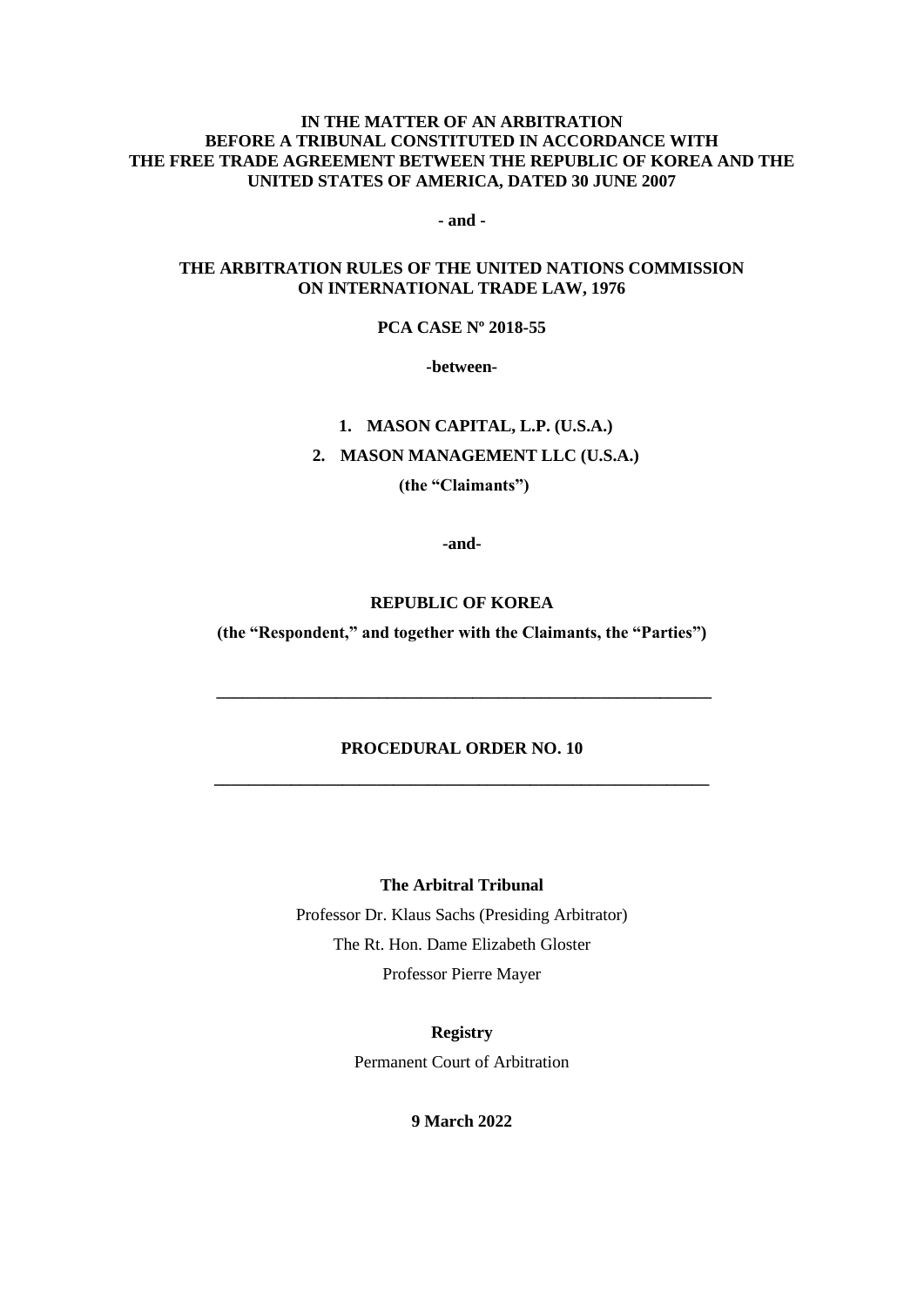**WHEREAS** this Procedural Order records the agreement of the Parties on procedural matters set out herein, and where no agreement was reached, sets forth the Tribunal's directions, having heard the Parties and deliberated.

# **THE TRIBUNAL HEREBY ORDERS:**

# **1. HEARING LOCATION AND PARTICIPANTS**

- 1.1 Subject to paragraphs [1.2](#page-1-0) and [1.3,](#page-1-1) the Hearing shall take place in-person at the New York International Arbitration Center (**NYIAC**), 620 8th Avenue, 34th Floor, New York, NY 10018, United States of America.
- <span id="page-1-0"></span>1.2 The Rt. Hon. Dame Elizabeth Gloster and Professor Pierre Mayer shall join the Hearing remotely.
- <span id="page-1-1"></span>1.3 The Parties shall make the necessary arrangements with FTI Trial Services (the **Hearing Facilitator**) to facilitate the co-arbitrators' remote participation, and to provide any support needed to conduct any portion of the Hearing remotely or in hybrid form, in the event that circumstances arise before or during the Hearing that require remote participation by other hearing participant(s).
- 1.4 As per paragraph 1 of Procedural Order No. 1, the place of arbitration (legal seat) remains Singapore.
- 1.5 By 7 March 2022, counsel for each Party shall communicate to the Tribunal, the other Parties, and the PCA the list of all participants who will attend the Hearing. If a Party wishes to supplement or amend its list of participants after that date, that Party shall promptly inform the PCA and the other Party.

#### **2. HEARING SCHEDULE AND TIMING**

- 2.1 The Tribunal will sit from 8:30 am to 3:30 pm New York time / 12:30 pm to 7:30 pm London time / 1:30 pm to 8:30 pm CET, with reasonable flexibility, per day, with a 45-minute lunch break and two 15-minute coffee breaks, and any other breaks granted or desired by the Tribunal. The Hearing shall proceed in accordance with Hearing Schedule at **Annex 1**, subject to any changes that the Tribunal deems necessary or appropriate for the efficient conduct of the Hearing.
- 2.2 Each Party shall be afforded, with reasonable flexibility, an equal amount of time in which to present its case.
- 2.3 The Tribunal Assistant shall keep an official record of the time elapsed and remaining.
- 2.4 Time spent by a Party on direct or redirect examination of its own witnesses (including a Party's expert presentations in lieu of direct examination per paragraph 7.3 of Procedural Order No. 1) and cross-examination of the other Party's witnesses will be counted against that Party's time to present its case. With reasonable flexibility, Tribunal questioning and responses to Tribunal questions during party submissions or witness examinations shall not be counted against that Party's time to present its case, and shall instead be counted against the Tribunal's hearing time.
- 2.5 The Hearing Schedule reserves 0.5 hours of hearing time per day for any Tribunal remarks, housekeeping matters, applications made by the parties, or any other procedural matters the Tribunal wishes to address, and the Tribunal make take any additional time necessary. Time spent on such matters during the Hearing will not count against either Party's time to present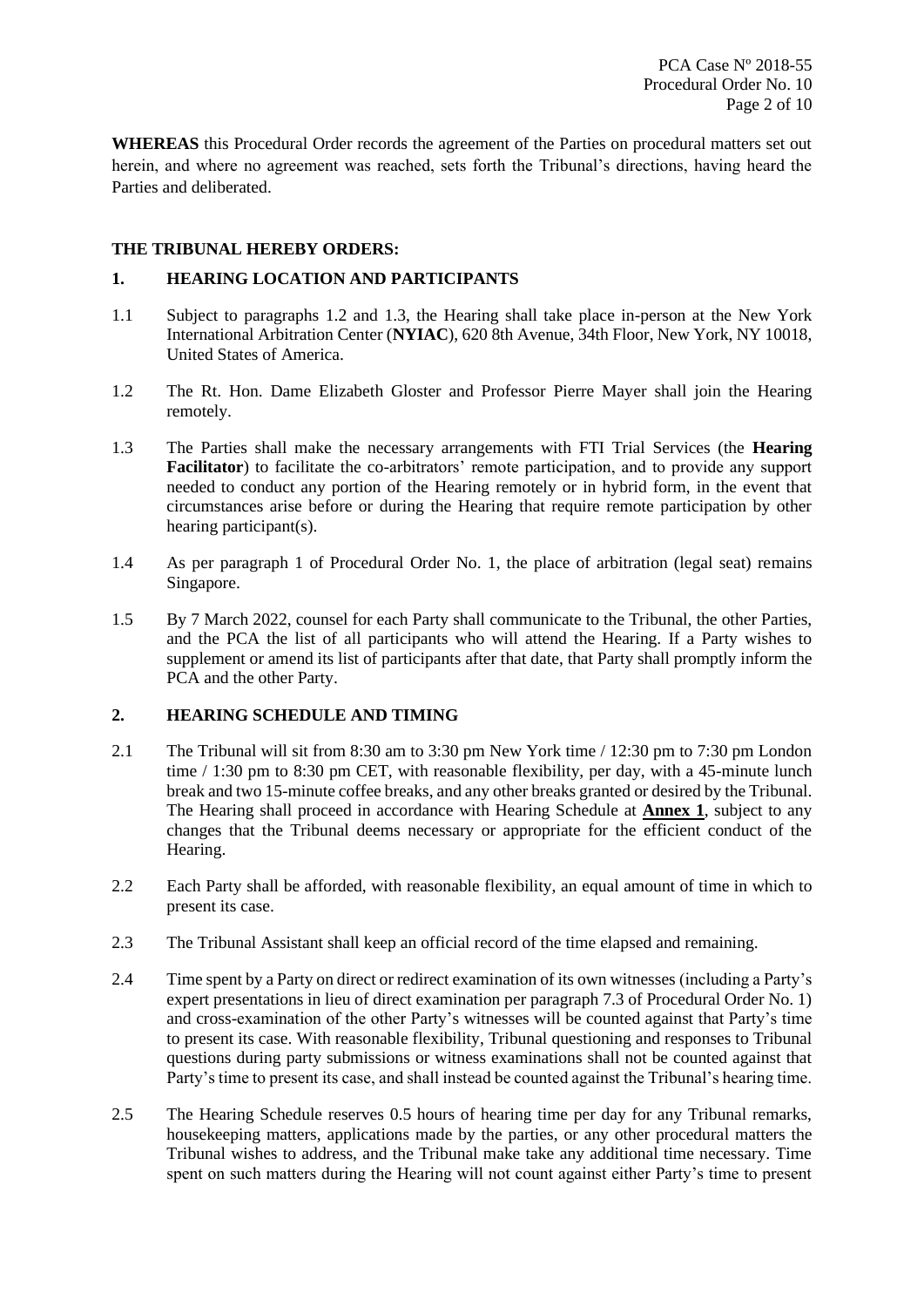its case.

2.6 The Parties shall seek to resolve between themselves any disputes as to the allocation of time. In the event such a dispute cannot be resolved by agreement between the Parties, the Tribunal shall resolve such dispute.

## **3. WITNESS AND EXPERT EXAMINATION**

- 3.1 The procedure for the examination of witnesses is set out in paragraphs 6.10 and 7.3 of Procedural Order No. 1.
- 3.2 Further to paragraph 6.12 of Procedural Order No. 1, fact witnesses shall not be allowed in the hearing room (in-person or virtual) prior to their examination, nor shall they be given access to the transcripts or attend the live broadcast of the Hearing before they have given testimony. Fact witnesses are free to attend any portion of the proceedings following their examination.
- 3.3 As per paragraph 7.3 of Procedural Order No. 1, expert witnesses shall be allowed to be present in the hearing room at any time unless both Parties or the Tribunal decide otherwise.
- 3.4 If a fact or expert witness's examination is interrupted and must continue in the following hearing session, the fact or expert witness may not speak with or contact any of the Parties, their representatives, or counsel until the examination is completed. Subject to the Hearing Schedule set out in Annex 1, the Parties will use their best efforts to ensure that the examination of a given fact or expert witness is conducted in its entirety on the same day.
- 3.5 Witnesses called for cross-examination shall attend the Hearing in person, unless unable to do so by reason of a positive COVID-19 test or other extenuating circumstances, such as travel restrictions related to COVID-19. In the event that any witness needs to testify remotely (either in the event of a remote hearing or because exigent circumstances so require), the Parties shall ensure that they, and their witnesses, observe the remote participant protocol at **Annex 2.**

# **4. HEARING MATERIALS**

- 4.1 A Party may use PowerPoint slides and demonstrative exhibits at the Hearing in accordance with paragraph 8.4 of Procedural Order No. 1.
- 4.2 Demonstrative exhibits need to be notified to the other Party pursuant to paragraph 8.4 of Procedural Order No. 1. PowerPoint slides need not be notified.
- 4.3 Electronic copies of demonstrative exhibits and PowerPoint slides shall be provided by email to each Tribunal member, the PCA, the Tribunal Assistant, the opposing Party's counsel, the Court reporter and the interpreters at the beginning of the respective Opening or Closing statement or the respective witness testimony. Except in the case of a fully remote hearing, hard copies shall also be provided to the Presiding arbitrator, the Tribunal Assistant, the opposing Party (four copies), the court reporter and the interpreters (assuming they are present in person).
- 4.4 As per paragraph 8.4 of Procedural Order No. 1, no new documentary evidence may be presented at the hearing except with leave of the Tribunal (following a request by the Party seeking to introduce new evidence, and an opportunity for the opposing Party to be heard on the request). In case a Party wishes to make an application for the admission of new evidence into the record, it shall do so in writing and may not annex the documents that it seeks to file to its request.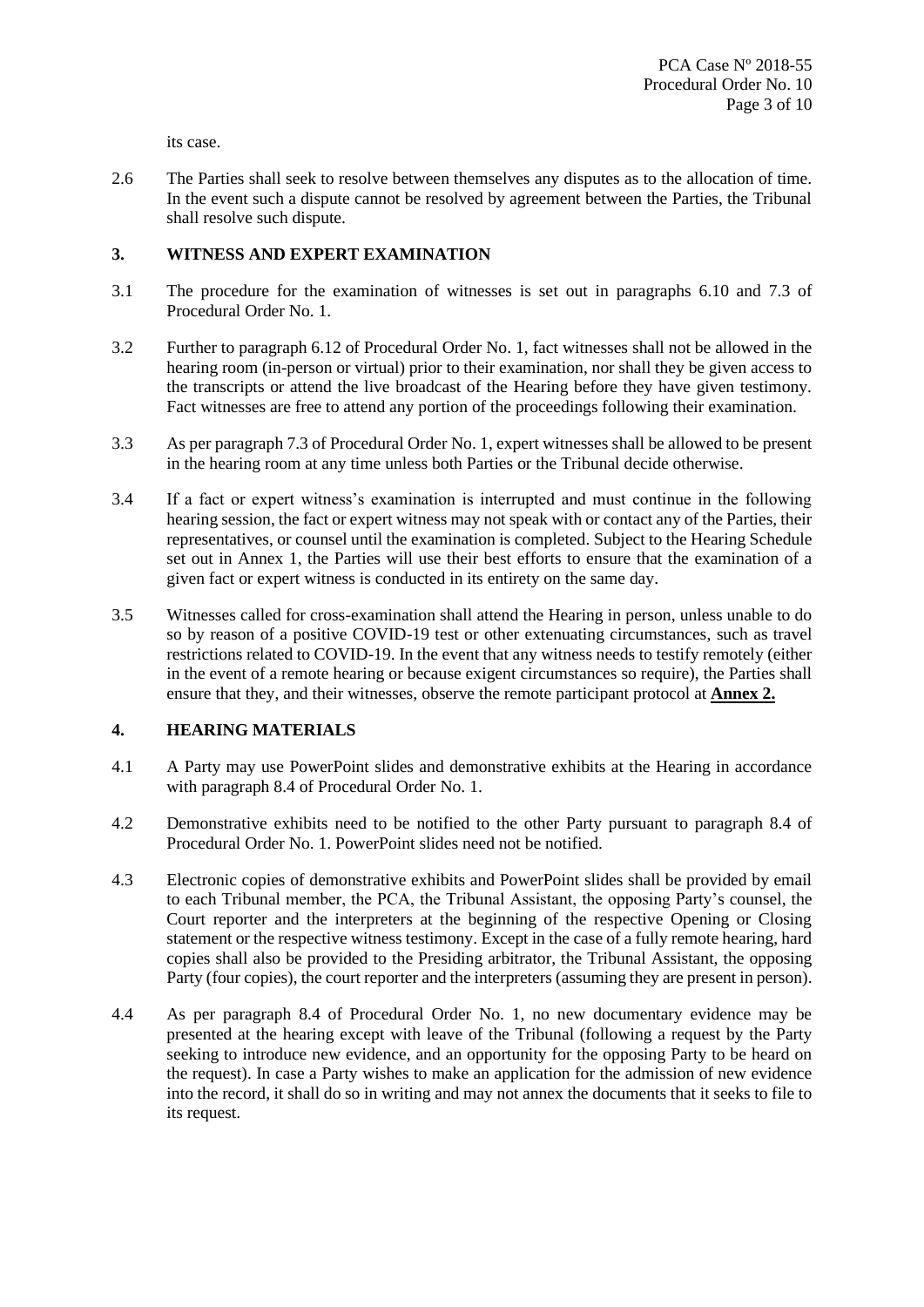#### **5. HEARING BUNDLE**

- 5.1 The electronic hearing bundle shall comprise all of the documents on the record, which shall be accessible to the Parties and the Tribunal, and to witnesses under examination, through the hearing platform administered by the Hearing Facilitator.
- 5.2 The Tribunal shall retain access to the electronic bundle on the hearing platform administered by the Hearing Facilitator for a period of one year after the conclusion of the hearing.
- 5.3 A USB flash memory drive containing a copy of the electronic hearing bundle shall be sent to each member of the Tribunal and the PCA at the addresses set out at paragraphs 4 and 9.2 of the Terms of Appointment as soon as practicable.
- 5.4 The Parties shall provide hard copies of documents referred to during examination to witnesses and experts except that no hard copies need to be provided to the Parties' quantum experts.

#### **6. CLOSING STATEMENTS, POST-HEARING BRIEFS, AND COST SUBMISSIONS**

- 6.1 At the Hearing, the Tribunal will decide, after consultation with the Parties, whether the Parties shall present oral closing statements on Saturday, 26 March 2022 which shall remain reserved for that purpose.
- 6.2 Any further written submissions will be at the Tribunal's discretion, after consultation with the Parties at the end of the Hearing.
- 6.3 The date for the submission of statements of costs will be set at the conclusion of the Hearing.

## **7. AUDIO RECORDING AND TRANSCRIPTION**

- 7.1 The Parties have agreed that David Kasdan will serve as the Court reporter for the Hearing. The PCA shall make the necessary arrangements with Mr. Kasdan.
- 7.2 As per paragraphs 8.2 and 8.3 of Procedural Order No. 1, the PCA shall arrange for hearings to be audio recorded, and make the recording available to the Parties. The PCA shall arrange transcription using LiveNote or a similar software so that the transcript is available on a realtime basis. At the end of each day of hearings, the Parties shall be provided with the transcript of that day (in draft or final form). The Parties shall provide by 11 March 2022: (i) how many real-time connections they require in the hearing room; and (ii) the details of any recipients they wish to add to the current e-mail distribution list for the end-of-day transcripts.
- 7.3 The Parties shall attempt to agree on any proposed corrections (including translations, if applicable) to the transcripts within 21 days of the conclusion of the hearing. The agreed upon corrections shall be entered by the court reporter in the transcripts (**Revised Transcripts**). In case of disagreement between the Parties, the Tribunal shall decide and any correction adopted by the Tribunal shall be entered by the court reporter in the Revised Transcripts.

# **8. INTERPRETATION**

- 8.1 The PCA shall arrange for consecutive interpretation of the testimony of Professor Kim and Mr. Cho from Korean into English, and of any questions posed to these witnesses from English into Korean.
- 8.2 As per paragraph 8.9 of the Terms of Appointment, the Parties agree to dispense with interpretation into Korean.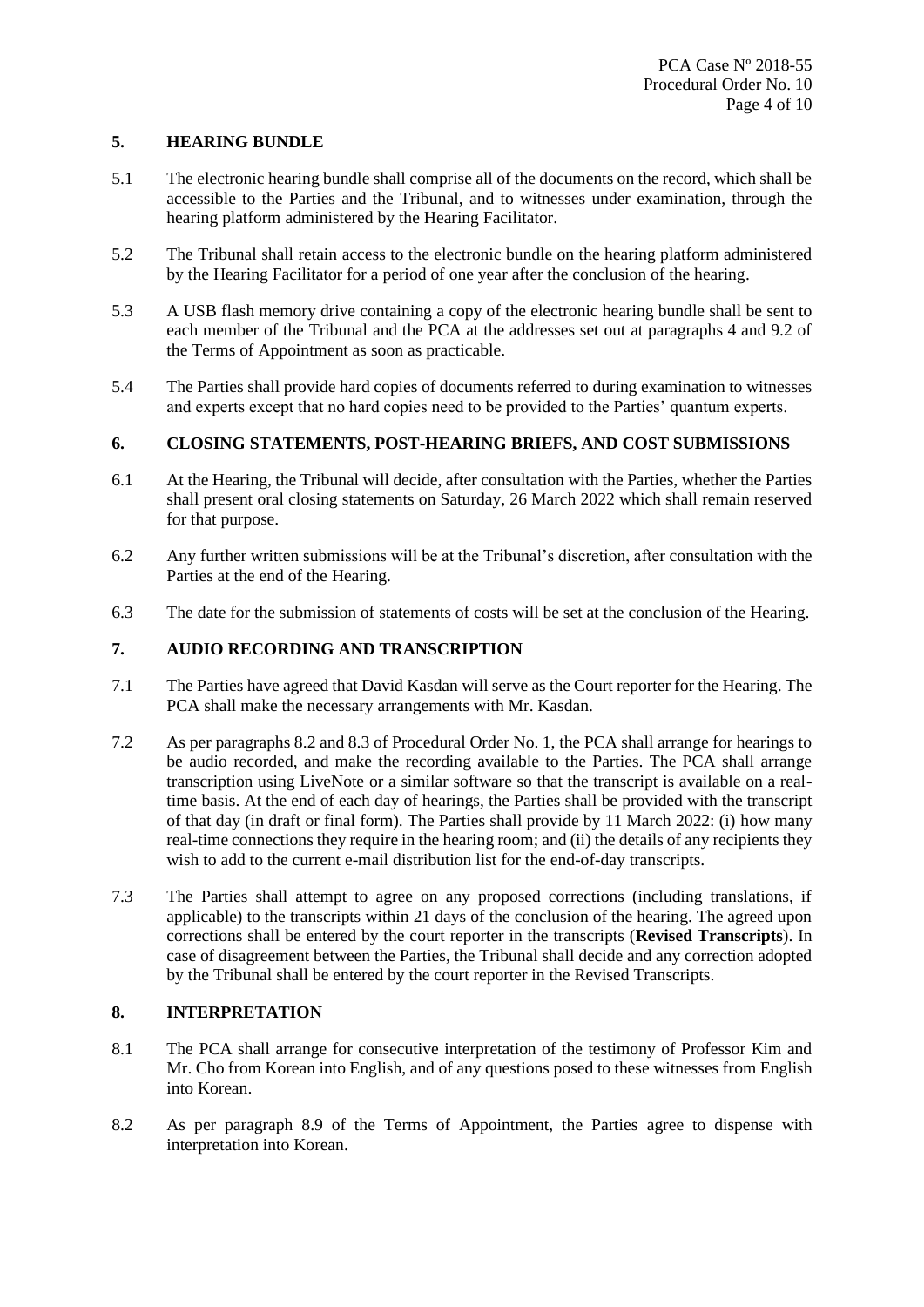#### **9. TRANSPARENCY**

- 9.1 As per paragraph 9.3 of Procedural Order No. 1, the PCA will arrange for a public viewing room at NYIAC. The PCA will arrange for a delayed broadcast of the Hearing to be shown in the public viewing room, which the PCA will suspend when any information designated as protected information (as defined in paragraph 9.4 of Procedural Order No. 1) is discussed, if either Party so requests of the PCA in a manner that does not interrupt or otherwise disrupt the proceedings in the main hearing room. The PCA will endeavour to suspend the broadcast of the Hearing without disruption to the proceedings in the main hearing room.
- 9.2 Following the Hearing, the PCA will publish the transcripts of the Hearing on the PCA's website. Prior to publication of the transcripts, the PCA will make the transcripts available to the Parties so that the Parties may propose redactions of protected information. The Parties may propose redactions of protected information even if such information was not designated as protected during the Hearing.

# **10. COVID-19 PRECAUTIONS**

- 10.1 The Hearing participants shall observe the COVID-19 protocol at **Annex 3**.
- 10.2 As noted in paragraph [1.3](#page-1-1) above, the Parties shall make the necessary arrangements with the Hearing Facilitator to ensure that any hearing participant who is unable to attend in-person because of a positive COVID-19 test or other extenuating circumstances is able to attend remotely via the Hearing Facilitator's hearing platform.

**Place of arbitration (legal seat):** Singapore

Della

Professor Dr. Klaus Sachs (Presiding Arbitrator)

\_\_\_\_\_\_\_\_\_\_\_\_\_\_\_\_\_\_\_\_\_\_\_\_\_\_\_

On behalf of the Tribunal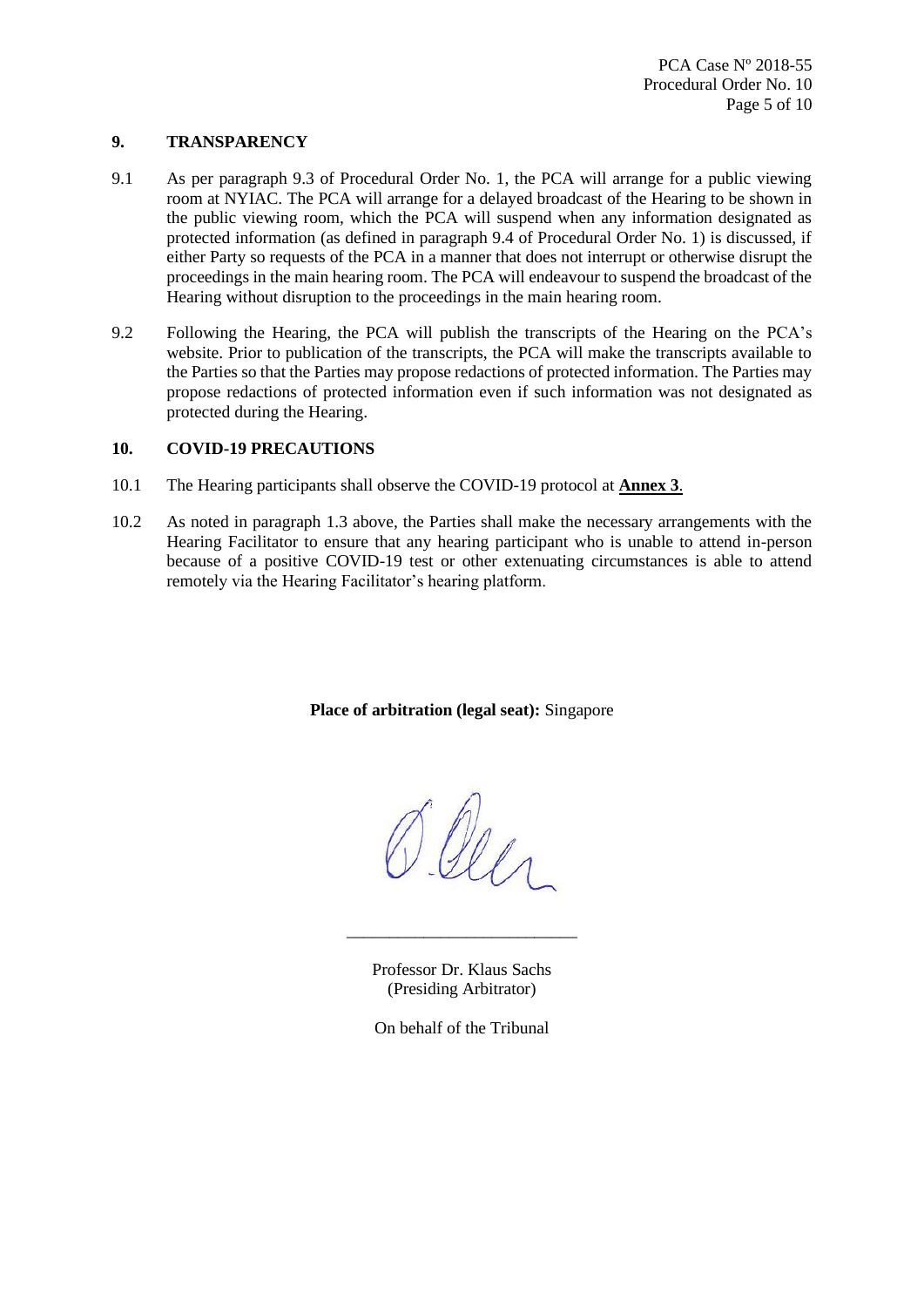| Monday, 21 March 2022                                   |                 |  |
|---------------------------------------------------------|-----------------|--|
| Opening Remarks and any Housekeeping Matters (Tribunal) | $08:30 - 08:45$ |  |
| <b>Opening Statement (Claimants)</b>                    | $08:45 - 10:15$ |  |
| Coffee break                                            | $10:15 - 10:30$ |  |
| <b>Opening Statement (Claimants)</b>                    | $10:30 - 11:45$ |  |
| Lunch                                                   | $11:45 - 12:30$ |  |
| Opening Statement (Respondent)                          | $12:30 - 14:00$ |  |
| Coffee break                                            | $14:00 - 14:15$ |  |
| <b>Opening Statement (Respondent)</b>                   | $14:15 - 15:30$ |  |
| Tuesday, 22 March 2022                                  |                 |  |
| Examination of Mr. Ken Garschina                        | $08:30 - 10:00$ |  |
| Coffee break                                            | $10:00 - 10:15$ |  |
| Examination of Mr. Ken Garschina                        | $10:15 - 11:15$ |  |
| Lunch                                                   | $11:15 - 12:00$ |  |
| <b>Examination of Professor Kim</b>                     | $12:00 - 13:30$ |  |
| Coffee break                                            | $13:30 - 13:45$ |  |
| <b>Examination of Professor Kim</b>                     | $13:45 - 15:15$ |  |
| <b>Wednesday, 23 March 2022</b>                         |                 |  |
| Examination of Mr. Young-gil Cho <sup>2</sup>           | $08:30 - 10:30$ |  |
| Coffee break                                            | $10:30 - 10:45$ |  |
| Examination of Mr. Young-gil Cho                        | $10:45 - 12:45$ |  |
| [BREAK BEFORE COMMENCEMENT OF EXPERT EVIDENCE]          |                 |  |
| Thursday, 24 March 2022                                 |                 |  |
| Dr. Duarte-Silva's Presentation                         | $8:30 - 10:15$  |  |
| Examination of Dr. Duarte-Silva                         |                 |  |
| Coffee break                                            | $10:15 - 10:30$ |  |
| Examination of Dr. Duarte-Silva                         | $10:30 - 12:00$ |  |

# **Annex 1 – Hearing Schedule [NY Time]<sup>1</sup>**

<sup>&</sup>lt;sup>1</sup> The times set out in the Hearing Schedule are necessarily indicative and subject to adjustment as appropriate. To the extent the Tribunal has questions to the witnesses or counsel during the course of the day, the daily schedule will be extended as necessary to accommodate that.

<sup>&</sup>lt;sup>2</sup> On 23 February 2022, the Respondent indicated that Mr. Cho would not be able to attend the Hearing inperson until Thursday, 24 March 2022 (later adjusted to Wednesday, 23 March 2022) due to an important commitment in Korea on 21 March 2022. The proposed schedule attempts to accommodate Mr. Cho's schedule as best as possible while minimizing disruption to the remainder of the proceedings.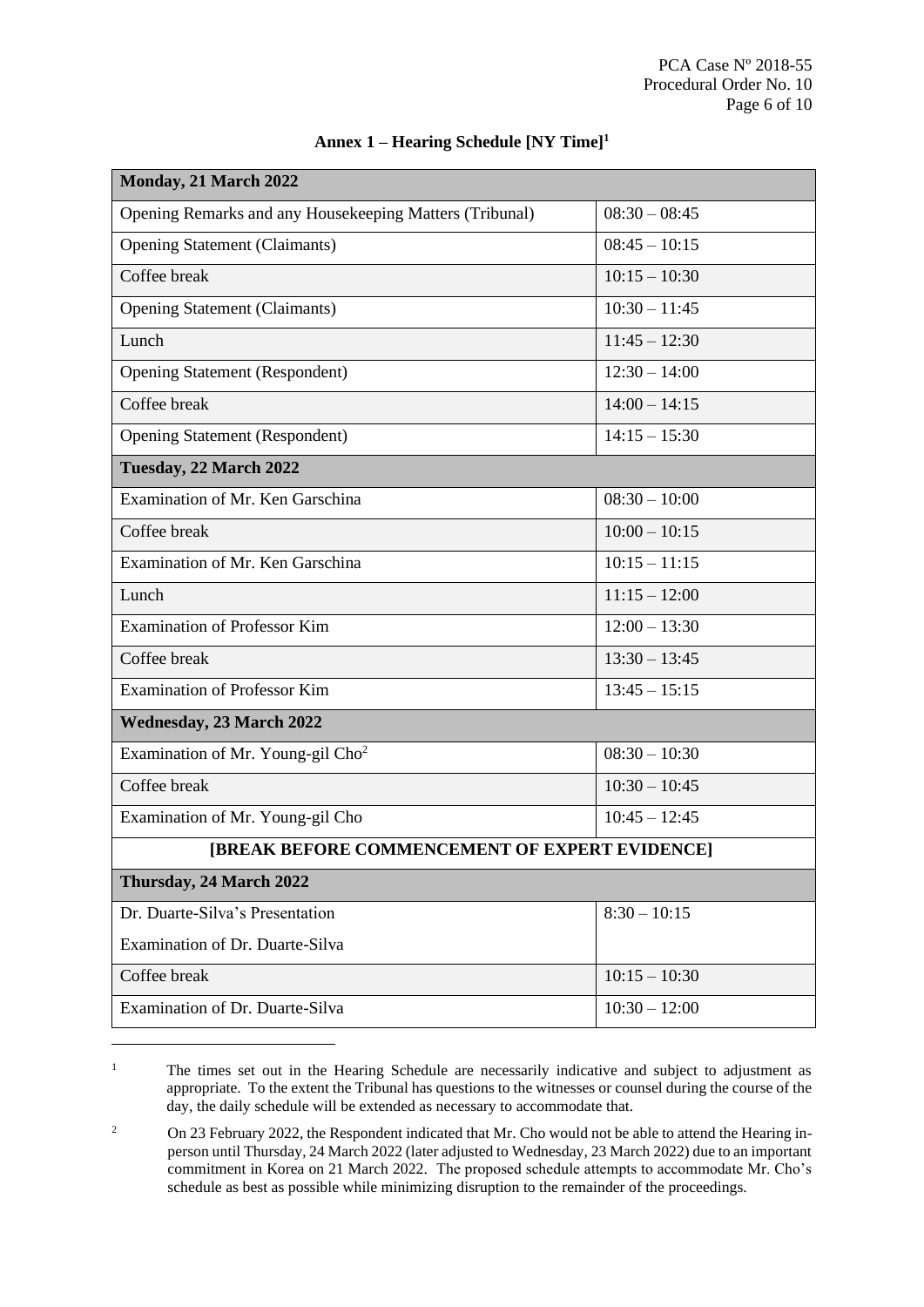| Lunch                                     | $12:00 - 12:45$ |  |
|-------------------------------------------|-----------------|--|
| Professor Dow's Presentation              | $12:45 - 14:30$ |  |
| <b>Examination of Professor Dow</b>       |                 |  |
| Coffee break                              | $14:30 - 14:45$ |  |
| <b>Examination of Professor Dow</b>       | $14:45 - 16:15$ |  |
| Friday, $25$ March $20223$                |                 |  |
| Professor Wolfenzon's Presentation        | $8:30 - 10:00$  |  |
| <b>Examination of Professor Wolfenzon</b> |                 |  |
| Coffee break                              | $10:00 - 10:15$ |  |
| <b>Examination of Professor Wolfenzon</b> | $10:15 - 11:45$ |  |
| Lunch                                     | $11:45 - 12:30$ |  |
| Presentation of Professor Bae             | $12:30 - 14:00$ |  |
| <b>Examination of Professor Bae</b>       |                 |  |
| Coffee break                              | $14:00 - 14:15$ |  |
| <b>Examination of Professor Bae</b>       | $14:15 - 15:45$ |  |
| Coffee break                              | $15:45 - 16:00$ |  |
| <b>Closing remarks (Tribunal)</b>         | $16:00 - 16:15$ |  |
| Saturday, 26 March 2022                   |                 |  |
| [Held in reserve for closing statements]  |                 |  |

<sup>&</sup>lt;sup>3</sup> Claimants do not consider that the time allocated for Professors Wolfenzon and Bae is necessary given the limited scope of their evidence, but do not object to the timetable on that basis.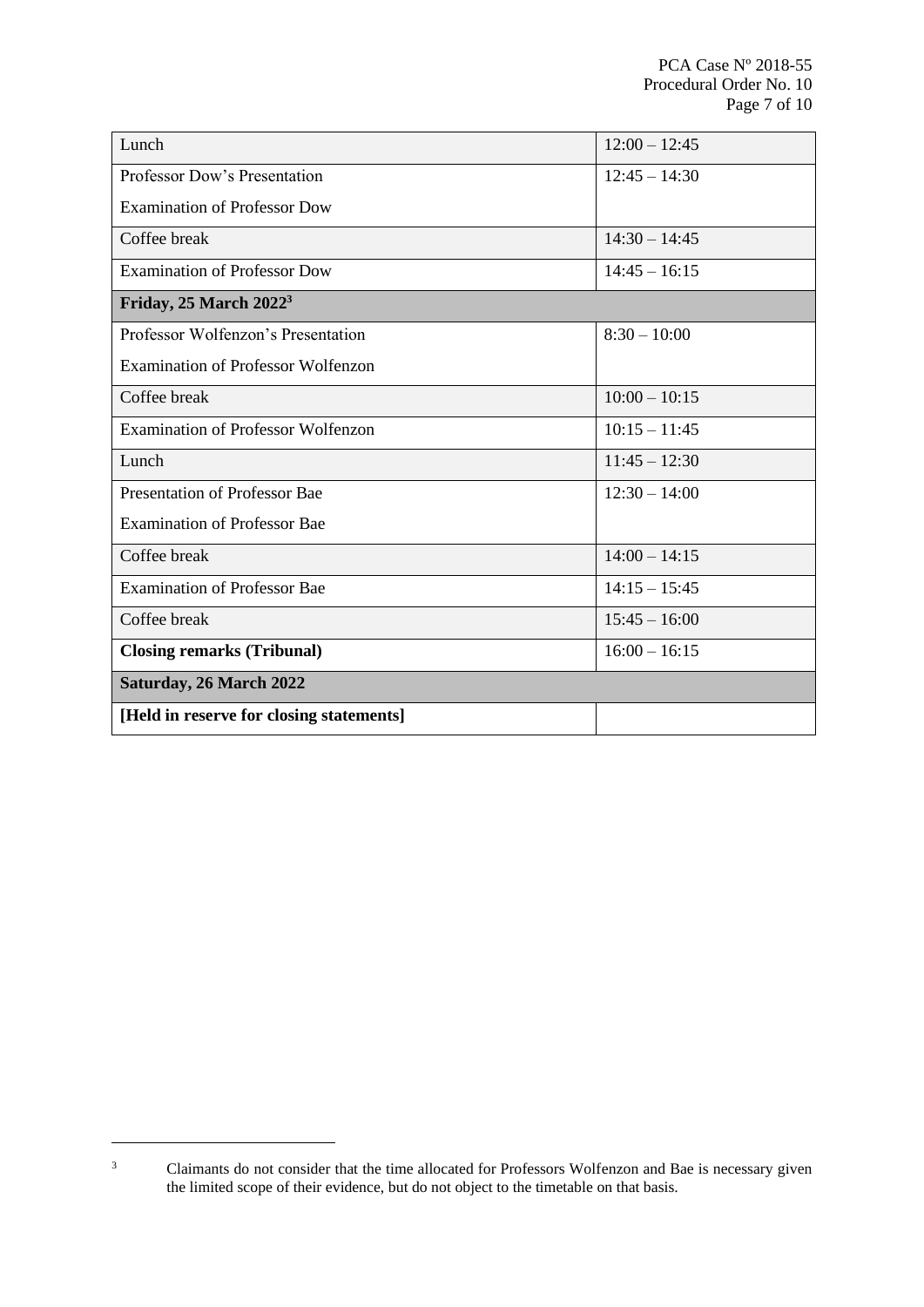#### **Annex 2 – Remote Participant Protocol**

#### *Preparations for Remote Participants*

- 1.1 The Parties shall ensure that each remote participant in the proceeding tests the compatibility of that participant's equipment (e.g., laptop, desktop computer, webcam, headphones, internet capacity) with the Hearing Facilitator's platform.
- 1.2 The Parties should make best efforts to ensure that the remote location in which each remote participant is located has adequate internet bandwidth to support the use of the hearing platform without interruption, and should inform the Tribunal and other Parties in advance if it appears that bandwidth problems or other technical limitations may require adjustments to this Protocol.
- 1.3 Remote participants must locate their cameras so that the participant appears well lit against a neutral and not-distracting background, with only head and shoulders visible (where possible).Speaking remote participants (including fact and expert witnesses) shall not use a "virtual background," filter, or in any way prevent or limit the recording of them or the remote venue from which they are testifying. Backlighting, such as light from a bright window behind a participant, substantially reduces visibility and should be avoided. Participants shall endeavour to join from a location without material background noise.

#### *Procedural Safeguards*

- 1.4 The Parties shall declare and identify each remote participant present at the Hearing at the start of the Hearing.
- 1.5 The Parties and the Hearing Facilitator shall ensure that remote witnesses will only join the hearing room once the Tribunal and the Parties have confirmed that they are ready for them.
- 1.6 A remote witness (including expert witness) shall take all reasonable steps to ensure that no person other than the witness is present in the room from which the witness is providing testimony, or otherwise able to see or hear the proceedings. If such circumstance is not possible to avoid, that witness (or expert witness) shall disclose the presence of such person, the reason for their presence, and their identity.
- 1.7 The remote witness may not communicate, by any means, with any person, on the subject matter of the witness's testimony while the testimony is in progress (including during breaks).
- 1.8 During the remote witness's testimony, the witness may (but is not obliged to) have access to unmarked hard copies of the witness's statements or expert reports but may not otherwise have any documents (hard copy or electronic, of any sort) present in the room with them while giving testimony. To the extent the remote witness views any document during their testimony other than an exhibit displayed by examining counsel or the remote witness's own written statement or expert report, the witness shall identify such document and may be called upon by the Tribunal to display the document.
- 1.9 Each remote witness must ensure that their mobile telephone(s) are switched off and placed away from them while they are giving their evidence. Each remote witness must provide to the Hearing Facilitator contact details in order for communication to be established with them in advance of their testimony and in the event that the connection with them fails in the course of their testimony. If the connection fails, then the remote witness is permitted to switch on their mobile phone in order for communication to be re-established with them by the Hearing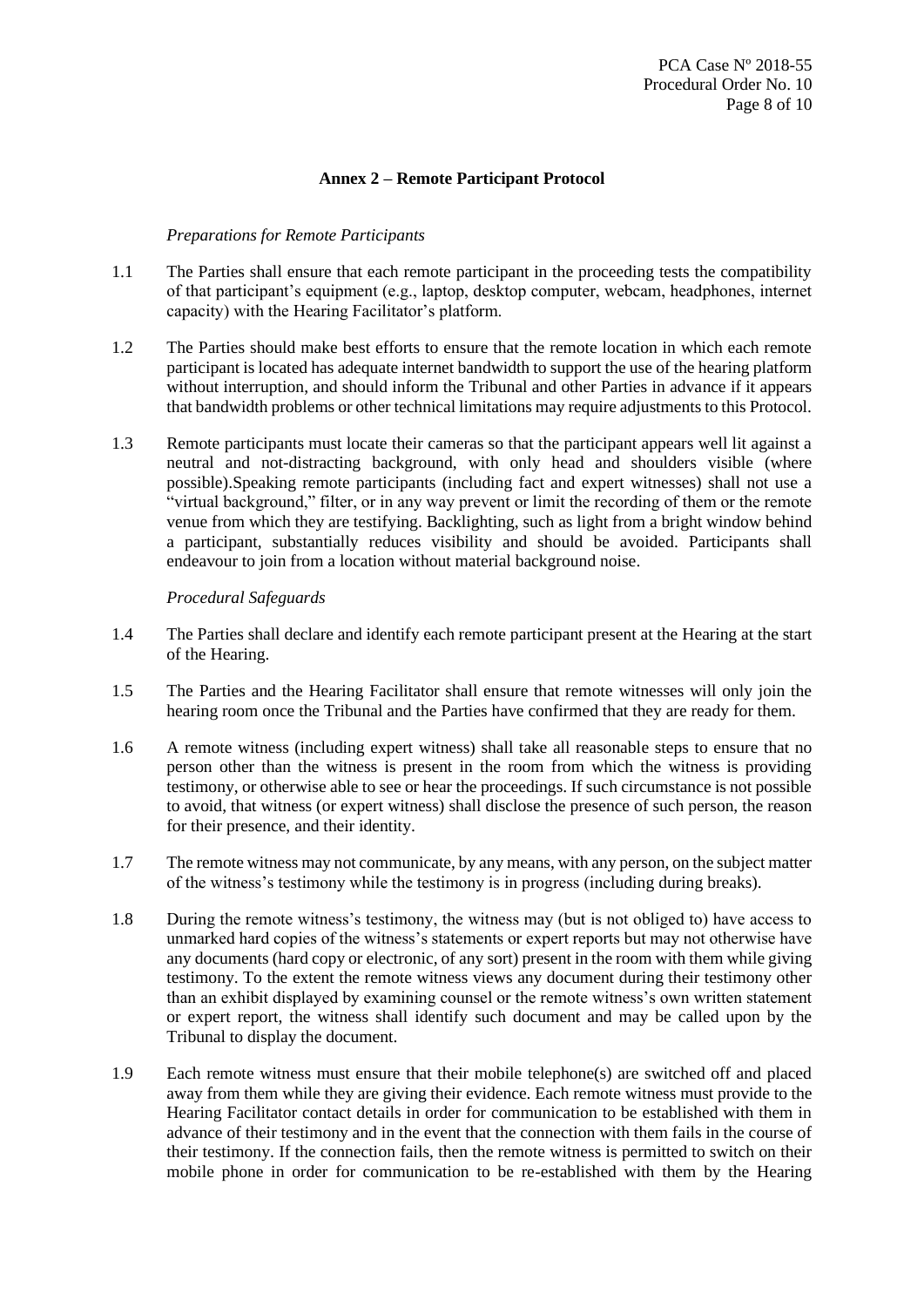Facilitator.

- 1.10 The Tribunal shall inquire of the remote witness about the adequacy of the remote witness's equipment and the remote witness's familiarity with it. In particular, the Tribunal may ask the remote witness to move their webcam in order to display to all participants (a) the remote witness' surroundings; and (b) the items on the desk or table at which the remote witness will give their evidence.
- 1.11 During the Hearing, if a Party's representative makes reference to an evidentiary document, demonstrative exhibit, or presentation, the document shall be made available by the Hearing Facilitator to the remote participants via appropriate screen-sharing or document display mechanisms as necessary.